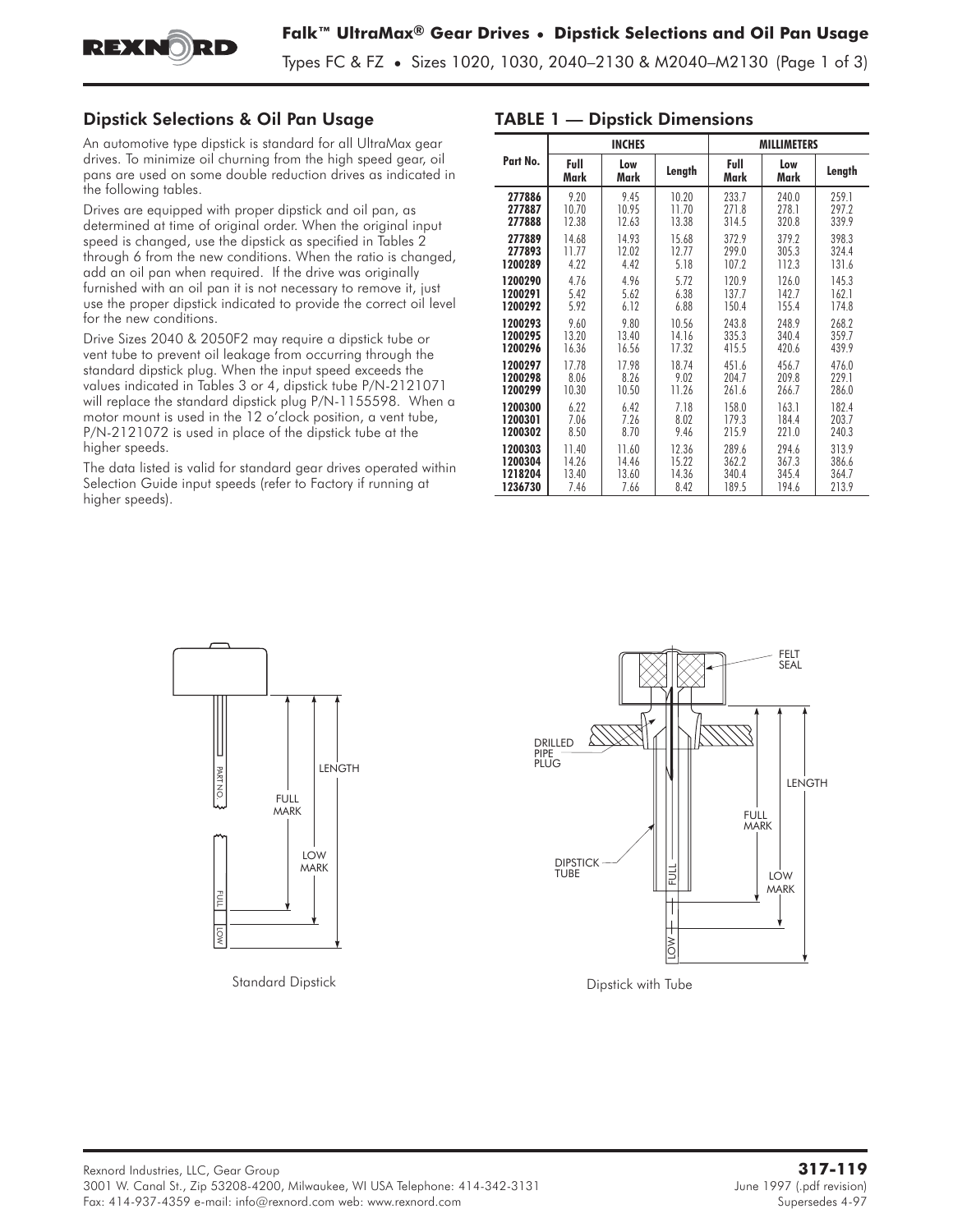

| <b>DRIVE</b> | <b>Dipstick</b> |                | <b>Nominal Ratio</b> |                |                |                |                 |                 |                 |                 |                 |                 |  |  |
|--------------|-----------------|----------------|----------------------|----------------|----------------|----------------|-----------------|-----------------|-----------------|-----------------|-----------------|-----------------|--|--|
| <b>SIZE</b>  | Part No.        | 1.50           | 1.84                 | 2.03           | 2.25           | 2.49           | 2.76            | 3.05            | 3.38            | 3.74            | 4.13            | 4.57            |  |  |
| 1020         | 1200289         | All            | All                  | All            | All            | All            | All             | All             | All             | All             | All             | All             |  |  |
| 1030         | 1200290         | Speeds         | Speeds               | Speeds         | Speeds         | Speeds         | Speeds          | Speeds          | Speeds          | Speeds          | Speeds          | Speeds          |  |  |
| 2040         | 1200290         | All            | All                  | All            | All            | All            | All             | All             | All             | All             | All             | All             |  |  |
| 2050         | 1200292         | Speeds         | <b>Speeds</b>        | <b>Speeds</b>  | <b>Speeds</b>  | Speeds         | <b>Speeds</b>   | <b>Speeds</b>   | Speeds          | Speeds          | <b>Speeds</b>   | <b>Speeds</b>   |  |  |
|              | 1200302         | 750<br>& Above | 825<br>& Above       | 825<br>& Above | 940<br>& Above | 940<br>& Above | 1075<br>& Above | 1075<br>& Above | 1215<br>& Above | 1215<br>& Above | 1395<br>& Above | 1395<br>& Above |  |  |
| 2060         | 1200300         | Below<br>750   | Below<br>825         | Below<br>825   | Below<br>940   | Below<br>940   | Below<br>1075   | Below<br>1075   | Below<br>1215   | Below<br>1215   | Below<br>1395   | Below<br>1395   |  |  |
|              | 1200293         | 675<br>& Above | 745<br>& Above       | 745<br>& Above | 840<br>& Above | 840<br>& Above | 955<br>& Above  | 955<br>& Above  | 1080<br>& Above | 1080<br>& Above | 1250<br>& Above | 1250<br>& Above |  |  |
| 2070         | 1200301         | Below<br>675   | Below<br>745         | Below<br>745   | Below<br>840   | Below<br>840   | Below<br>955    | Below<br>955    | Below<br>1080   | Below<br>1080   | Below<br>1250   | Below<br>1250   |  |  |
|              | 277887          | 625<br>& Above | 690<br>& Above       | 690<br>& Above | 775<br>& Above | 775<br>& Above | 875<br>& Above  | 875<br>& Above  | 970<br>& Above  | 970<br>& Above  | 1135<br>& Above | 1135<br>& Above |  |  |
| 2080         | 1200298         | Below<br>625   | Below<br>690         | Below<br>690   | Below<br>775   | Below<br>775   | Below<br>875    | Below<br>875    | Below<br>970    | Below<br>970    | Below<br>1135   | Below<br>1135   |  |  |
|              | 277888          | 550<br>& Above | 610<br>& Above       | 550<br>& Above | 700<br>& Above | 610<br>& Above | 800<br>& Above  | 700<br>& Above  | 935<br>& Above  | 800<br>& Above  | 1085<br>& Above | 935<br>& Above  |  |  |
| 2090         | 1200293         | Below<br>550   | Below<br>610         | Below<br>550   | Below<br>700   | Below<br>610   | Below<br>800    | Below<br>700    | Below<br>935    | Below<br>800    | Below<br>1085   | Below<br>935    |  |  |

## TABLE 2 — Dipstick Part Numbers & Oil Pan Usage by Input Speed (rpm) Ratios 1.5:1 through 4.57:1

*-* Shaded areas indicate oil pan is required.

# TABLE 3 — Dipstick Tube Part Number & Usage by Input Speed (rpm) Ratios 1.5:1 thru 4.57:1

| <b>DRIVE</b> | Dipstick Tube $\star$ |                 | <b>Nominal Ratio</b> |                 |                 |                 |                 |                 |                 |                 |                 |                 |
|--------------|-----------------------|-----------------|----------------------|-----------------|-----------------|-----------------|-----------------|-----------------|-----------------|-----------------|-----------------|-----------------|
| <b>SIZE</b>  | <b>Dipstick Plug</b>  | 1.50            | 1.84                 | 2.03            | 2.25            | 2.49            | 2.76            | 3.05            | 3.38            | 3.74            | 4.13            | 4.57            |
| 2040         | $2121071*$            | 1090<br>& Above | 1355<br>& Above      | 1475<br>& Above | 1630<br>& Above | 1775<br>& Above | 2030<br>& Above | 2200<br>& Above | 2445<br>& Above | 2655<br>& Above | 3070<br>& Above | 3335<br>& Above |
|              | 1155598               | Below<br>1090   | Below<br>1355        | Below<br>1475   | Below<br>1630   | Below<br>1775   | Below<br>2030   | Below<br>2200   | Below<br>2445   | Below<br>2655   | Below<br>3070   | Below<br>3335   |
|              | $2121071 \star$       | 940<br>& Above  | 1160<br>& Above      | 1145<br>& Above | 1435<br>& Above | 1415<br>& Above | 1720<br>& Above | 1745<br>& Above | 2090<br>& Above | 2100<br>& Above | 2550<br>& Above | 2550<br>& Above |
| 2050         | 1155598               | Below<br>940    | Below<br>1160        | Below<br>1145   | Below<br>435    | Below<br>1415   | Below<br>1720   | Below<br>1745   | Below<br>2090   | Below<br>2100   | Below<br>2550   | Below<br>2550   |

- When motor mount is used in the 12 o'clock position, vent tube (P/N 2121072) is furnished in place of dipstick tube.

# Table 4 — Dipstick Tube Part Number & Usage by Input Speed (rpm) Ratios 5.06:1 thru 31.9:1

| <b>DRIVE</b> | <b>Dipstick Tube*</b> | <b>Nominal Ratio</b> |                 |                 |                 |                 |                      |               |               |                      |               |  |
|--------------|-----------------------|----------------------|-----------------|-----------------|-----------------|-----------------|----------------------|---------------|---------------|----------------------|---------------|--|
| <b>SIZE</b>  | <b>Dipstick Plug</b>  | 5.06                 | 6.20            | 7.59            | 9.30            | 11.39           | 13.95                | 17.09         | 20.93         | 25.63                | 31.39         |  |
| 2040         | $2121071*$            | 1765<br>& Above      | 2195<br>& Above | 2640<br>& Above | 3285<br>& Above |                 |                      |               |               |                      |               |  |
|              | 1155598               | Below<br>1765        | Below<br>2195   | Below<br>2640   | Below<br>3285   | All<br>Speeds   | All<br><b>Speeds</b> | All<br>Speeds | All<br>Speeds | All<br><b>Speeds</b> | All<br>Speeds |  |
|              | $2121071*$            | 1530<br>& Above      | 1890<br>& Above | 2335<br>& Above | 2800<br>& Above | 3405<br>& Above |                      |               |               |                      |               |  |
| 2050         | 1155598               | Below<br>1530        | Below<br>1890   | Below<br>2335   | Below<br>2800   | Below<br>3405   | All<br>Speeds        | All<br>Speeds | All<br>Speeds | All<br><b>Speeds</b> | All<br>Speeds |  |

- When motor mount is used in the 12 o'clock position, vent tube (P/N 2121072) is furnished in place of dipstick tube.